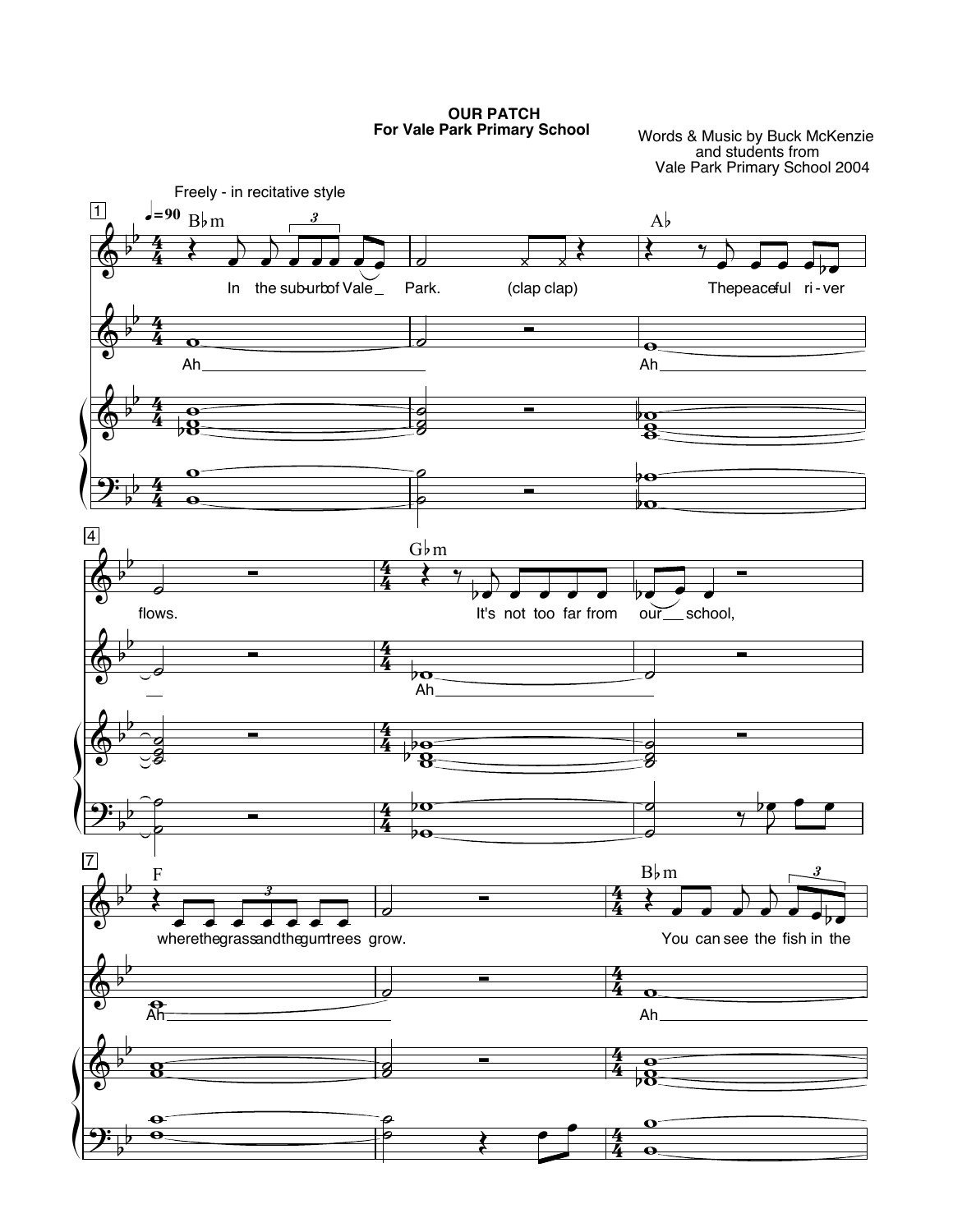



 $\sqrt{2}$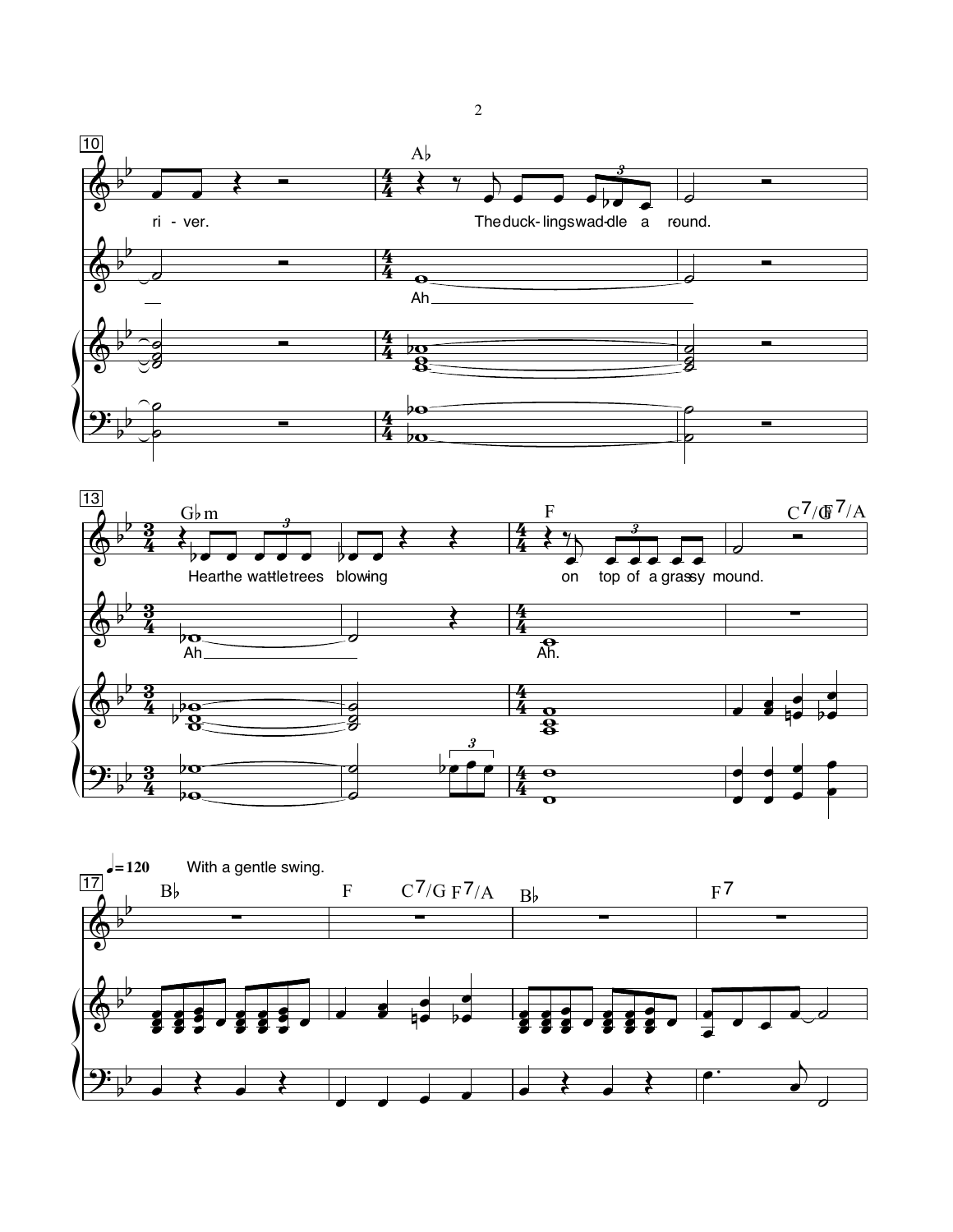





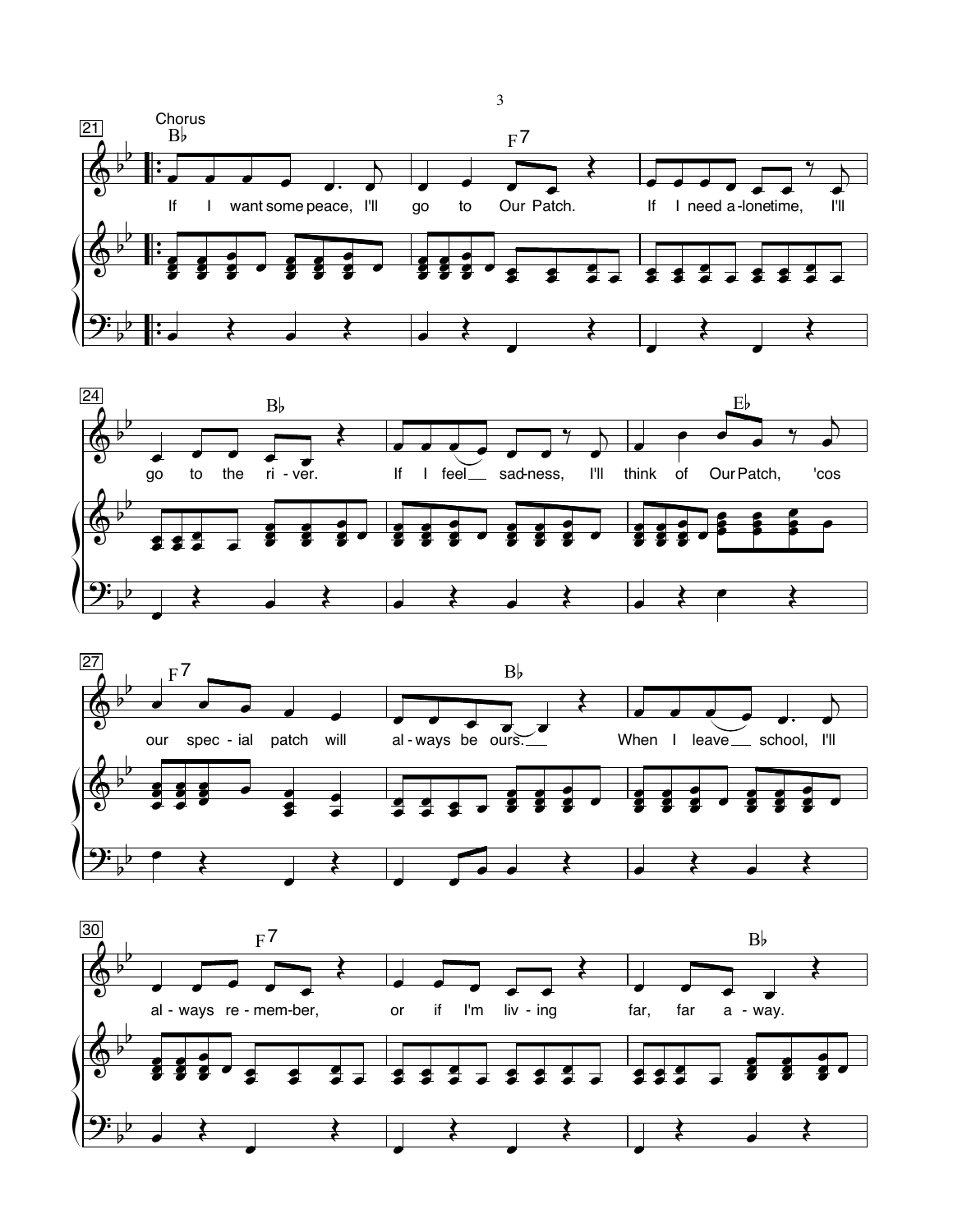







 $\overline{4}$